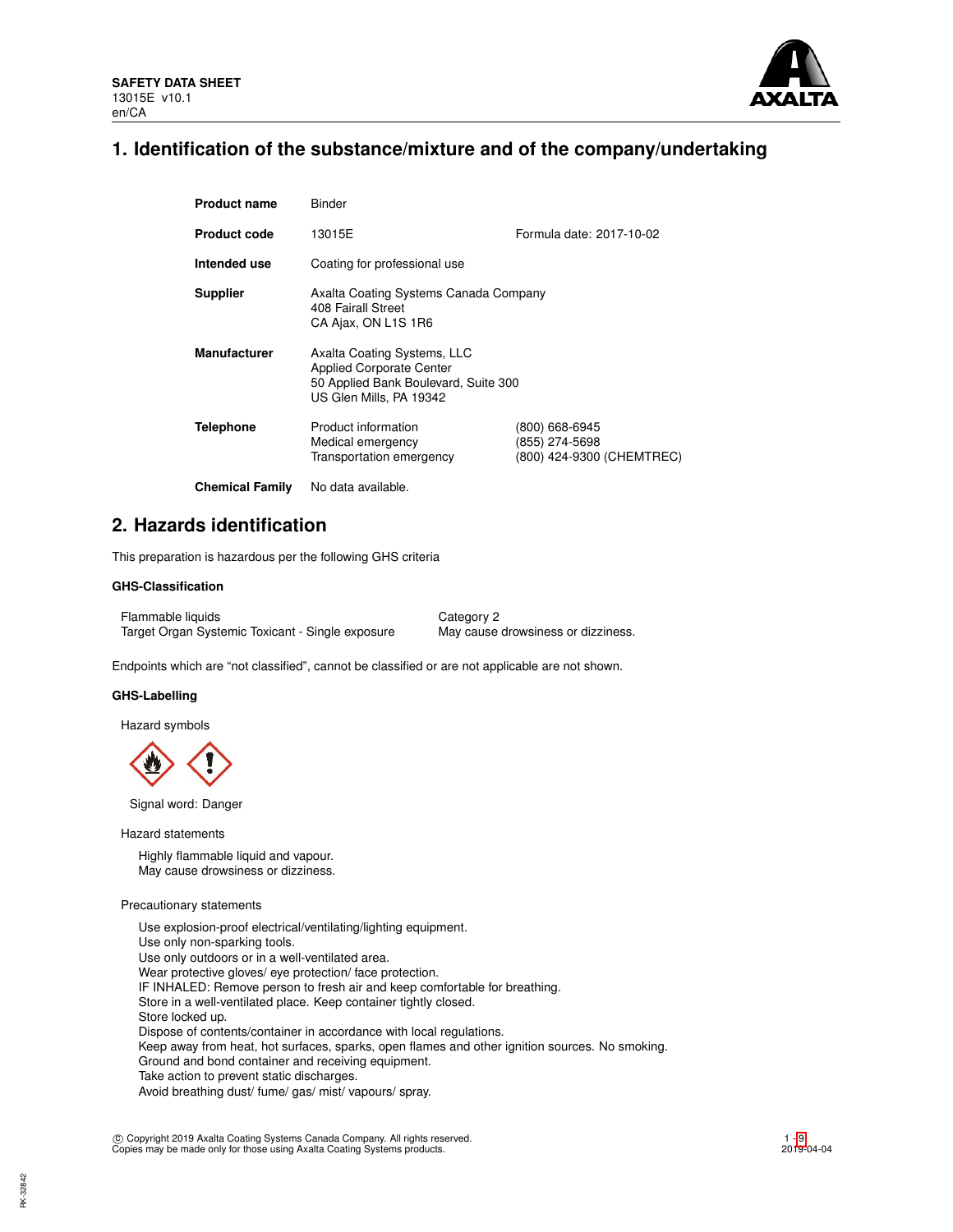

IF ON SKIN (or hair): Take off immediately all contaminated clothing. Rinse skin with water or shower. IF exposed or concerned: Call a POISON CENTER/doctor.

#### **Other hazards which do not result in classification**

Intentional misuse by deliberately concentrating and inhaling the contents may be harmful or fatal.

**The following percentage of the mixture consists of ingredient(s) with unknown acute toxicity:**  $0 %$ 

# **3. Composition/information on ingredients**

Mixture of synthetic resins and solvents

### **Components**

| CAS-No.  | Chemical name      | Concentration |
|----------|--------------------|---------------|
| 110-43-0 | Methyl amyl ketone | $10 - 30\%$   |
| 141-78-6 | Ethyl acetate      | $3 - 7%$      |
| 142-82-5 | Heptane            | $0.5 - 1.5\%$ |

Actual concentration ranges withheld as a trade secret. Non-regulated ingredients 70 - 80%

## **4. First aid measures**

### **Eye contact**

Remove contact lenses. Irrigate copiously with clean, fresh water for at least 15 minutes, holding the eyelids apart. Seek medical advice.

### **Skin contact**

Do NOT use solvents or thinners. Take off all contaminated clothing immediately. Wash skin thoroughly with soap and water or use recognized skin cleanser. If skin irritation persists, call a physician.

### **Inhalation**

Avoid inhalation of vapour or mist. Move to fresh air in case of accidental inhalation of vapours. If breathing is irregular or stopped, administer artificial respiration. If unconscious place in recovery position and seek medical advice. If symptoms persist, call a physician.

## **Ingestion**

If swallowed, seek medical advice immediately and show this safety data sheet (SDS) or product label. Do NOT induce vomiting. Keep at rest.

### **Most Important Symptoms/effects, acute and delayed**

#### **Inhalation**

May cause nose and throat irritation. May cause nervous system depression characterized by the following progressive steps: headache, dizziness, nausea, staggering gait, confusion, unconsciousness. Reports have associated repeated and prolonged overexposure to solvents with permanent brain and nervous system damage. If this product mixed with an isocyanate activator/hardener (see SDS for the activator), the following health effects may apply: Exposure to isocyanates may cause respiratory sensitization. This effect may be permanent. Symptoms include an asthma-like reaction with shortness of breath, wheezing, cough or permanent lung sensitization. This effect may be delayed for several hours after exposure. Repeated overexposure to isocyanates may cause a decrease in lung function, which may be permanent. Individuals with lung or breathing problems or prior reactions to isocyanates must not be exposed to vapors or spray mist of this product.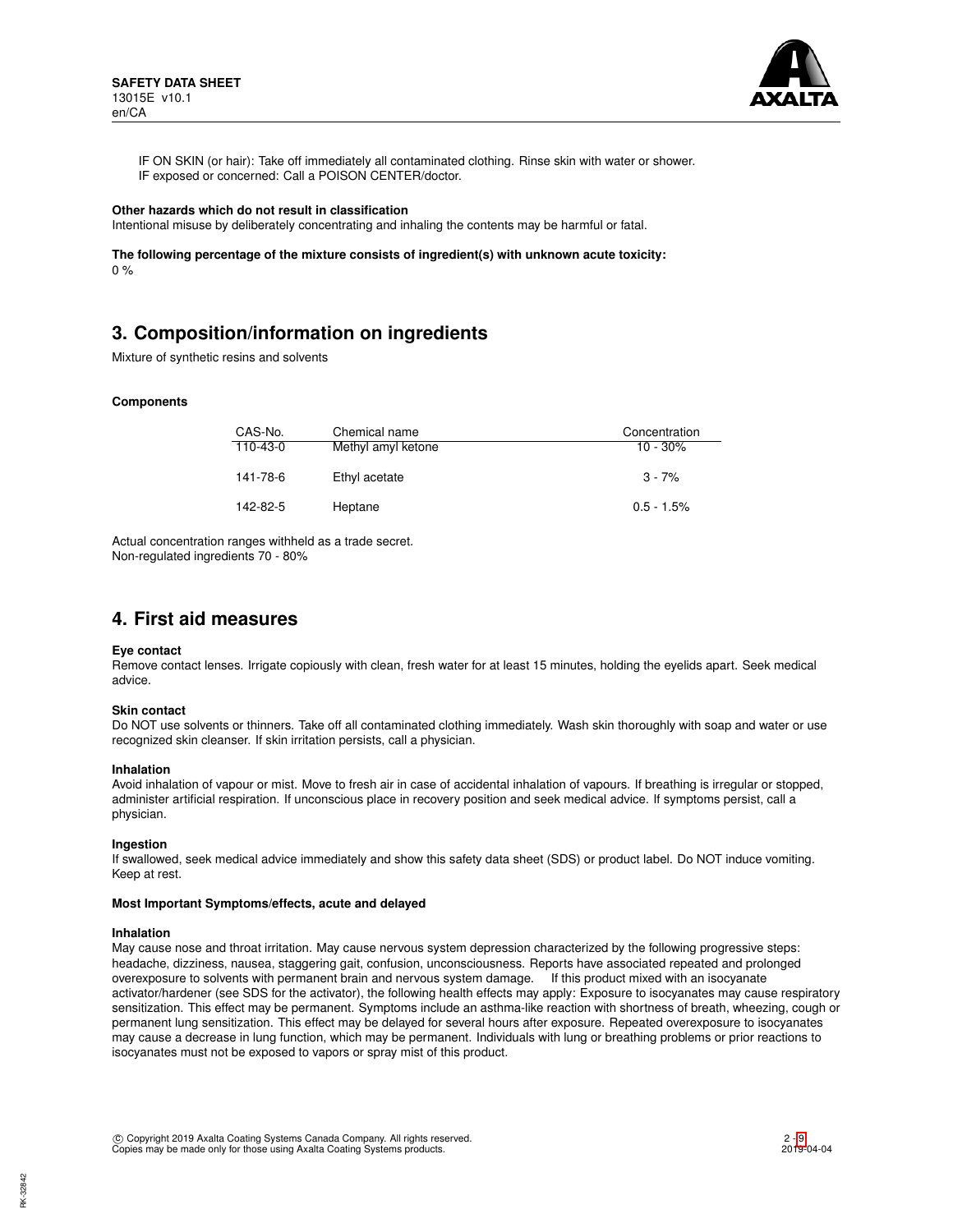

## **Ingestion**

May result in gastrointestinal distress.

## **Skin or eye contact**

May cause irritation or burning of the eyes. Repeated or prolonged liquid contact may cause skin irritation with discomfort and dermatitis. If this product is mixed with an isocyanate, skin contact may cause sensitization.

### **Indication of Immediate medical attention and special treatment needed if necessary**

No data available on the product. See section 3 and 11 for hazardous ingredients found in the product.

## **5. Firefighting measures**

## **Suitable extinguishing media**

Universal aqueous film-forming foam, Carbon dioxide (CO2), Dry chemical

## **Extinguishing media which shall not be used for safety reasons**

High volume water jet

## **Hazardous combustion products**

CO, CO2, smoke, and oxides of any heavy metals that are reported in "Composition, Information on Ingredients" section.

## **Fire and Explosion Hazards**

Flammable liquid. Vapor/air mixture will burn when an ignition source is present.

## **Special Protective Equipment and Fire Fighting Procedures**

Full protective flameproof clothing should be worn as appropriate. Wear self-contained breathing apparatus for firefighting if necessary. In the event of fire, cool tanks with water spray. Do not allow run-off from fire fighting to enter public sewer systems or public waterways.

## **6. Accidental release measures**

## **Procedures for cleaning up spills or leaks**

Ventilate area. Remove sources of ignition. Prevent skin and eye contact and breathing of vapor. If the material contains, or is mixed with an isocyanate activator/hardener: Wear a positive-pressure, supplied-air respirator (NIOSH approved TC-19C), eye protection, gloves and protective clothing. Pour liquid decontamination solution over the spill and allow to sit at least 10 minutes. Typical decontamination solutions for isocyanate containing materials are: 20% Surfactant (Tergitol TMN 10) and 80% Water OR 0 -10% Ammonia, 2-5% Detergent and Water (balance) Pressure can be generated. Do not seal waste containers for 48 hours to allow C02 to vent. After 48 hours, material may be sealed and disposed of properly. If material does not contain or is not mixed with an isocyanate activator/hardener: Wear a properly fitted air-purifying respirator with organic vapor cartridges (NIOSH approved TC-23C), eye protection, gloves and protective clothing. Confine, remove with inert absorbent, and dispose of properly.

### **Environmental precautions**

Do not let product enter drains. Notify the respective authorities in accordance with local law in the case of contamination of rivers, lakes or waste water systems.

# **7. Handling and storage**

## **Precautions for safe handling**

Observe label precautions. Keep away from heat, sparks, flame, static discharge and other sources of ignition. VAPORS MAY CAUSE FLASH FIRE. Close container after each use. Ground containers when pouring. Do not transfer contents to bottles or unlabeled containers. Wash thoroughly after handling and before eating or smoking. Do not store above 49 °C (120 °F). If material is a coating: do not sand, flame cut, braze or weld dry coating without a NIOSH approved air purifying respirator with particulate filters or appropriate ventilation , and gloves. Combustible dust clouds may be created where operations produce fine material (dust). Avoid formation of significant deposits of material as they may become airborne and form combustible dust clouds. Build up of fine material should be cleaned using gentle sweeping or vacuuming in accordance with best practices. Cleaning methods (e.g. compressed air) which can generate potentially combustible dust clouds should not be used.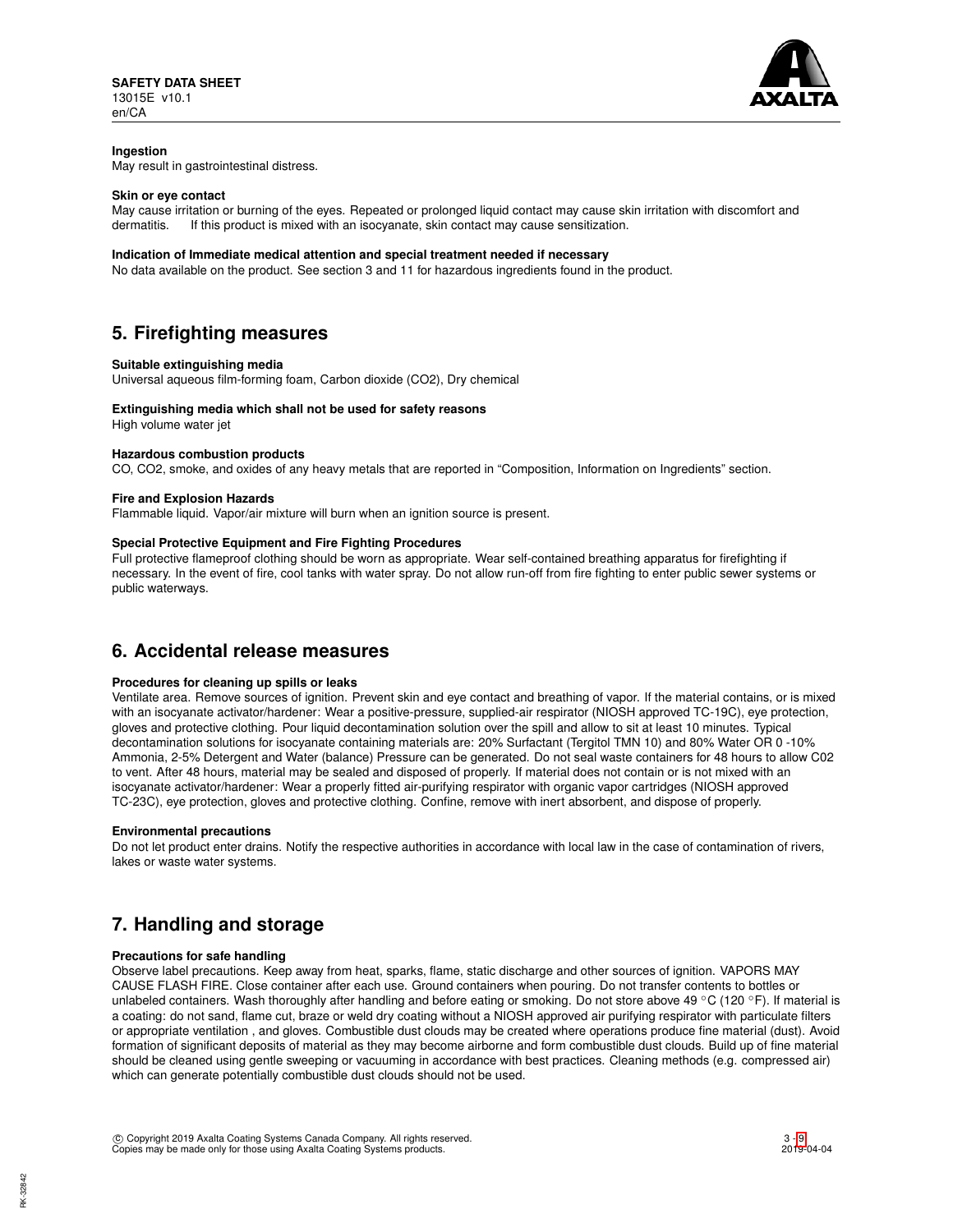

### **Advice on protection against fire and explosion**

Solvent vapours are heavier than air and may spread along floors. Vapors may form explosive mixtures with air and will burn when an ignition source is present. Always keep in containers of same material as the original one. Never use pressure to empty container: container is not a pressure vessel. The accumulation of contaminated rags may result in spontaneous combustion. Good housekeeping standards and regular safe removal of waste materials will minimize the risks of spontaneous combustion and other fire hazards.

## **Storage**

### **Requirements for storage areas and containers**

Observe label precautions. Store in a dry, well ventilated place away from sources of heat, ignition and direct sunlight. No smoking. Prevent unauthorized access. Containers which are opened must be carefully resealed and kept upright to prevent leakage.

### **Advice on common storage**

Store separately from oxidizing agents and strongly alkaline and strongly acidic materials.

# **8. Exposure controls/personal protection**

## **Engineering controls and work practices**

Provide adequate ventilation.This should be achieved by a good general extraction and -if practically feasible- by the use of a local exhaust ventilation.If these are not sufficient to maintain concentrations of particulates and solvent vapour below the OEL, suitable respiratory protection must be worn.

## **National occupational exposure limits**

| CAS-No.  | Chemical name      | Source Time  | Type        | Value     | Note |
|----------|--------------------|--------------|-------------|-----------|------|
| 110-43-0 | Methyl amyl ketone | ACGIH 8 hr   | <b>TWA</b>  | 50 ppm    |      |
|          |                    | OSHA 8 hr    | <b>TWA</b>  | $100$ ppm |      |
| 141-78-6 | Ethyl acetate      | ACGIH 8 hr   | <b>TWA</b>  | 400 ppm   |      |
|          |                    | OSHA 8 hr    | <b>TWA</b>  | 400 ppm   |      |
| 142-82-5 | Heptane            | ACGIH 15 min | <b>STEL</b> | 500 ppm   |      |
|          |                    | ACGIH 8 hr   | <b>TWA</b>  | 400 ppm   |      |
|          |                    | OSHA 8 hr    | <b>TWA</b>  | 500 ppm   |      |
| Clossom, |                    |              |             |           |      |

### **Glossary**

CEIL Ceiling exposure limit

STEL Short term exposure limit<br>TWA Time weighted average

Time weighted average

TWAE Time-Weighted Average

### **Protective equipment**

Personal protective equipment should be worn to prevent contact with eyes, skin or clothing.

## **Respiratory protection**

Do not breathe vapors or mists. When this product is used with an isocyanate activator/hardener, wear a positive-pressure, supplied-air respirator (NIOSH approved TC-19C) while mixing activator/hardener with paint, during application and until all vapors and spray mist are exhausted. If product is used without isocyanate activator/hardener, a properly fitted air-purifying respirator with organic vapor cartridges (NIOSH TC-23C) and particulate filter (NIOSH TC-84A) may be used. Follow respirator manufacturer's directions for respirator use. Do not permit anyone without protection in the painting area. Refer to the hardener/activator label instructions and SDS for further information. Individuals with history of lung or breathing problems or prior reaction to isocyanates should not use or be exposed to this product if mixed with isocyanate activators/hardeners.

### **Eye protection**

Desirable in all industrial situations. Goggles are preferred to prevent eye irritation. If safety glasses are substituted, include splash guard or side shields.

### **Skin and body protection**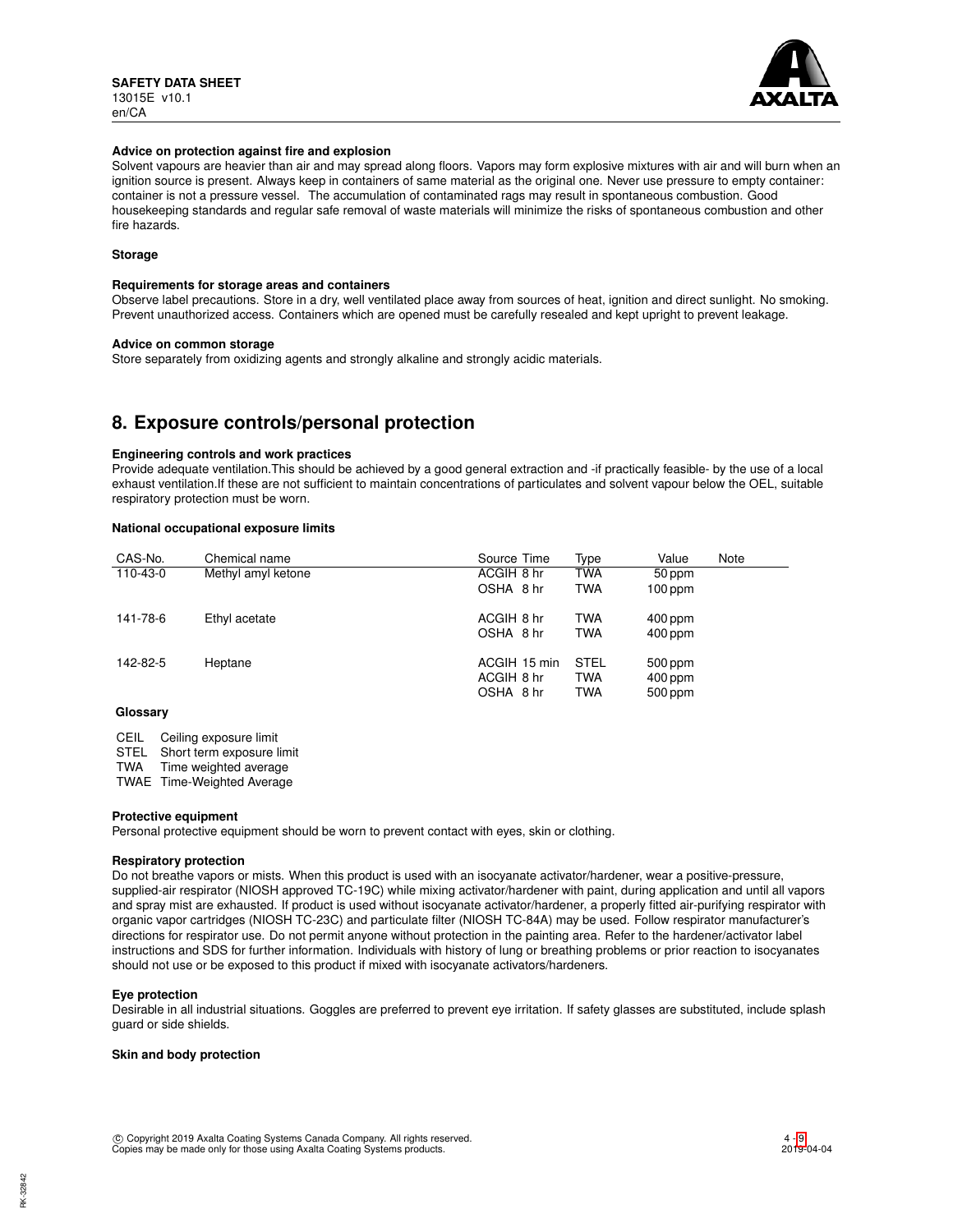

Neoprene gloves and coveralls are recommended.

## **Hygiene measures**

Wash skin thoroughly with soap and water or use recognized skin cleanser. Do NOT use solvents or thinners.

#### **Environmental exposure controls**

Do not let product enter drains.

# **9. Physical and chemical properties**

### **Appearance**

**Form:** liquid **Colour:** clear

| Flash point                                  | $12^{\circ}$ C            |                  |
|----------------------------------------------|---------------------------|------------------|
| Lower Explosive Limit                        | 1.1%                      |                  |
| Upper Explosive Limit                        | 11.4 %                    |                  |
| Evaporation rate                             | Slower than Ether         |                  |
| Vapor pressure of principal solvent          | 7.7 hPa                   |                  |
| Solubility of Solvent In Water               | partly miscible           |                  |
| Vapor density of principal solvent (Air = 1) | 3.9                       |                  |
| Approx. Boiling Range                        | $70^{\circ}$ C            |                  |
| Approx. Freezing Range                       | $-83 - -36$ °C            |                  |
| Gallon Weight (Ibs/gal)                      | 8.45                      |                  |
| Specific Gravity                             | 1.01                      |                  |
| Percent Volatile By Volume                   | 34.18%                    |                  |
| Percent Volatile By Weight                   | 28.14%                    |                  |
| Percent Solids By Volume                     | 65.82%                    |                  |
| Percent Solids By Weight                     | 71.86%                    |                  |
| pH (waterborne systems only)                 | Not applicable            |                  |
| Partition coefficient: n-octanol/water       | No data available         |                  |
| Ignition temperature                         | $215\,^{\circ}\mathrm{C}$ | <b>DIN 51794</b> |
| Decomposition temperature                    | Not applicable.           |                  |
| Viscosity (23 $^{\circ}$ C)                  | Not applicable.           | ISO 2431-1993    |
|                                              |                           |                  |

## **10. Stability and reactivity**

## **Stability**

Stable

## **Conditions to avoid**

Stable under recommended storage and handling conditions (see section 7).

## **Materials to avoid**

None reasonably foreseeable.

## **Hazardous decomposition products**

When exposed to high temperatures may produce hazardous decomposition products such as carbon monoxide and dioxide, smoke, oxides of nitrogen.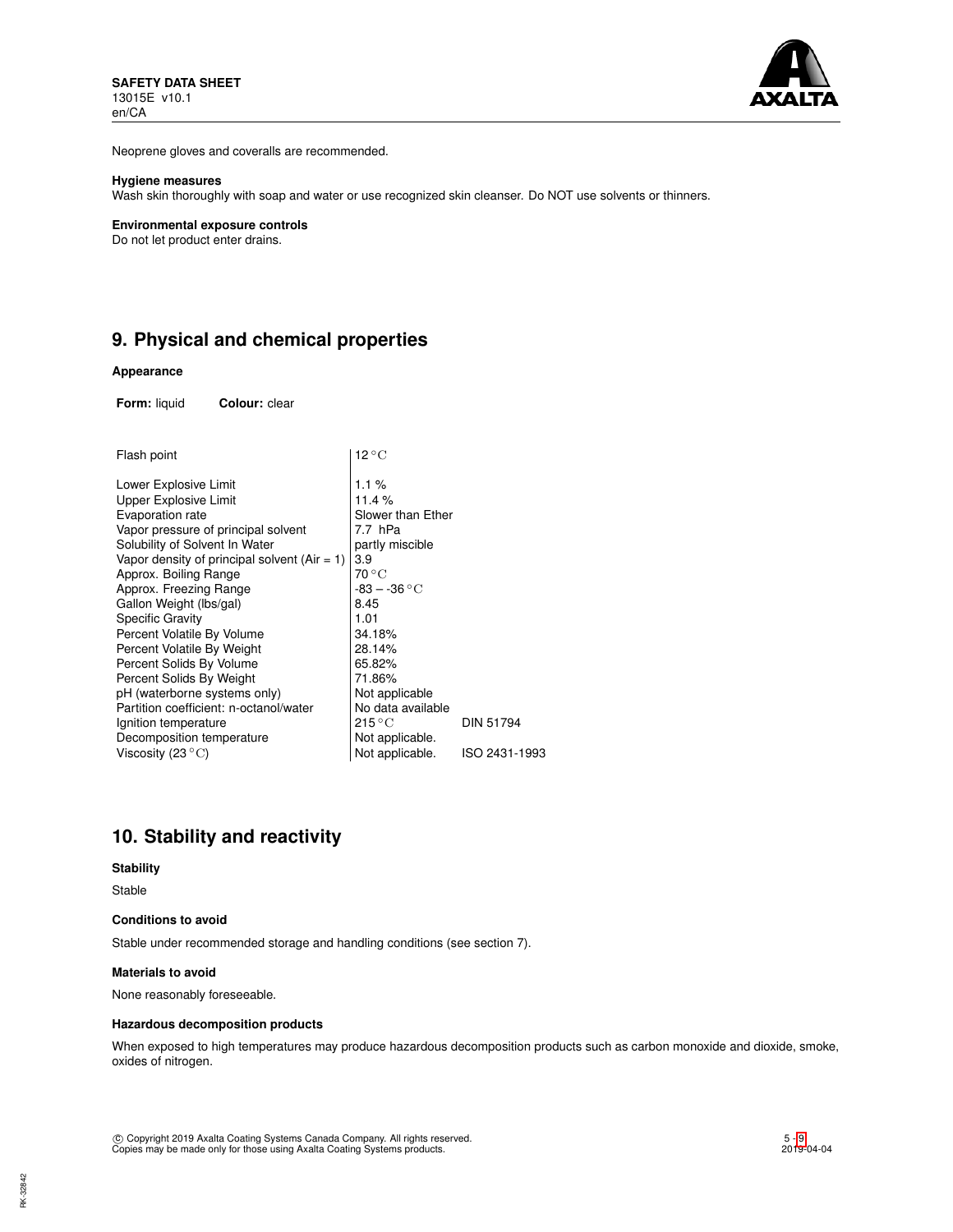

## **Hazardous Polymerization**

Will not occur.

## **Sensitivity to Static Discharge**

Solvent vapors in air may explode if static grounding and bonding is not used during transfer of this product.

## **Sensitivity to Mechanical Impact**

None known.

# **11. Toxicological information**

## **Information on likely routes of exposure**

#### **Inhalation**

May cause nose and throat irritation. May cause nervous system depression characterized by the following progressive steps: headache, dizziness, nausea, staggering gait, confusion, unconsciousness. Reports have associated repeated and prolonged overexposure to solvents with permanent brain and nervous system damage. If this product mixed with an isocyanate activator/hardener (see SDS for the activator), the following health effects may apply: Exposure to isocyanates may cause respiratory sensitization. This effect may be permanent. Symptoms include an asthma-like reaction with shortness of breath, wheezing, cough or permanent lung sensitization. This effect may be delayed for several hours after exposure. Repeated overexposure to isocyanates may cause a decrease in lung function, which may be permanent. Individuals with lung or breathing problems or prior reactions to isocyanates must not be exposed to vapors or spray mist of this product.

### **Ingestion**

May result in gastrointestinal distress.

#### **Skin or eye contact**

May cause irritation or burning of the eyes. Repeated or prolonged liquid contact may cause skin irritation with discomfort and dermatitis.

**Delayed and immediate effects and also chronic effects from short and long term exposure:**

**Acute oral toxicity** not hazardous

**Acute dermal toxicity** not hazardous

**Acute inhalation toxicity** not hazardous

% of unknown composition: 0 %

## **Skin corrosion/irritation**

Not classified according to GHS criteria

## **Serious eye damage/eye irritation**

Not classified according to GHS criteria

## **Respiratory sensitisation**

Not classified according to GHS criteria

## **Skin sensitisation** Not classified according to GHS criteria

## **Germ cell mutagenicity**

Not classified according to GHS criteria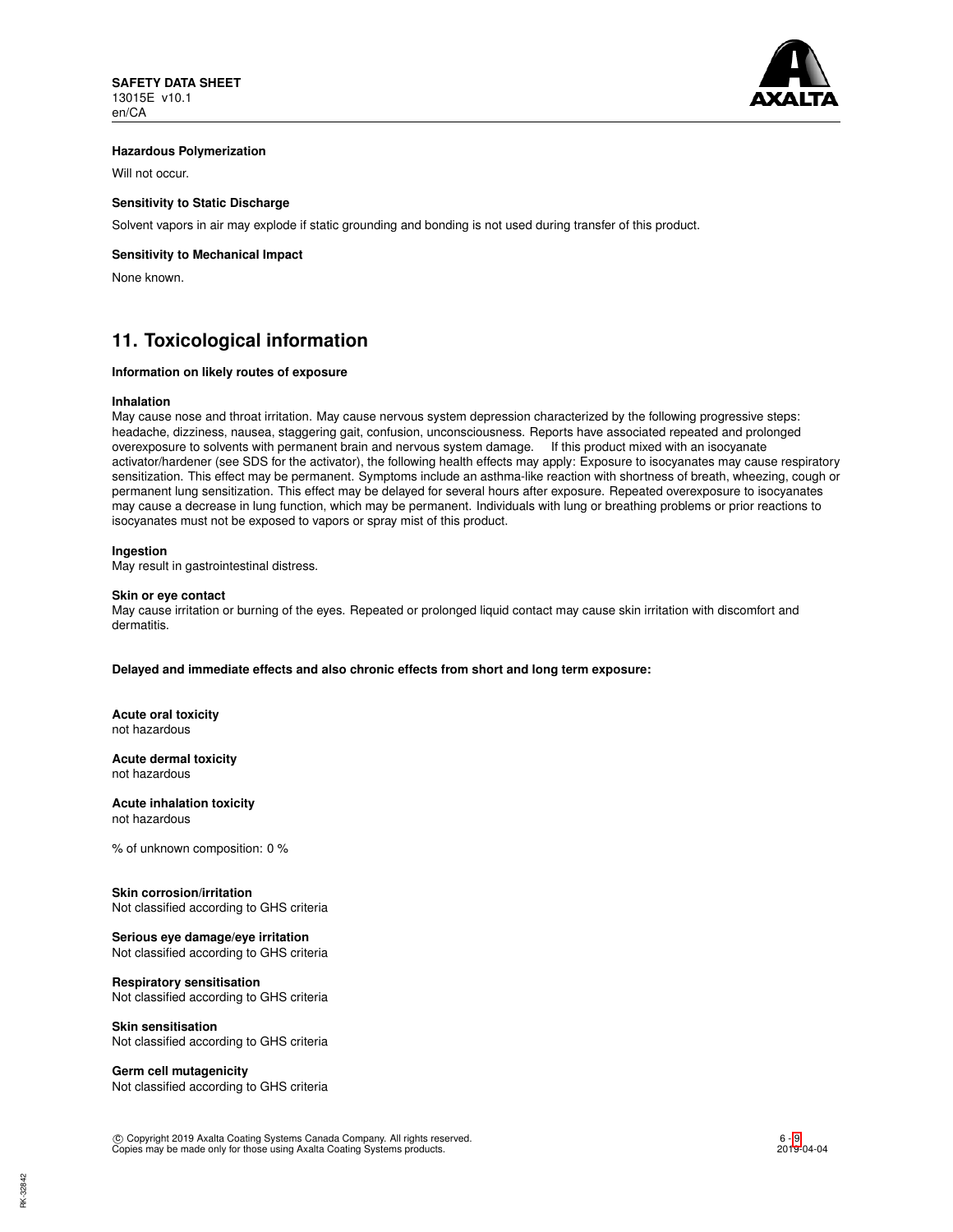**SAFETY DATA SHEET** 13015E v10.1 en/CA



**Carcinogenicity** Not classified according to GHS criteria

## **Toxicity for reproduction**

Not classified according to GHS criteria

## **Target Organ Systemic Toxicant - Single exposure**

• **Inhalation**

**Narcotic effects** Methyl amyl ketone, Ethyl acetate

**Target Organ Systemic Toxicant - Repeated exposure** Not classified according to GHS criteria

**Aspiration toxicity** Not classified according to GHS criteria

# **Numerical measures of toxicity (acute toxicity estimation (ATE),etc. )**

No information available.

## **Symptoms related to the physical, chemical and toxicological characteristics**

Exposure to component solvents vapours concentration in excess of the stated occupational exposure limit may result in adverse health effect such as mucous membrane and respiratory system irritation and adverse effect on kidney, liver and central nervous system. Symptoms and signs include headache, dizziness, fatigue, muscular weakness, drowsiness and in extreme cases, loss of consciousness. Through skin resorbtion, solvents can cause some of the effects described here. Repeated or prolonged contact with the preparation may cause removal of natural fat from the skin resulting in non-allergic contact dermatitis and absorption through the skin. The liquid splashed in the eyes may cause irritation and reversible damage.

# **12. Ecological information**

There are no data available on the product itself. The product should not be allowed to enter drains or watercourses.

# **13. Disposal considerations**

## **Provincial Waste Classification**

Check appropriate provincial and local waste disposal regulations for proper classifications.

## **Waste Disposal Method**

Do not allow material to contaminate ground water systems. Incinerate or otherwise dispose of waste material in accordance with Federal, State, Provincial, and local requirements. Do not incinerate in closed containers.

# **14. Transport information**

**International transport regulations**

| IMDG (Sea transport)                     |       |
|------------------------------------------|-------|
| UN number:                               | 1263  |
| Proper shipping name:                    | PAINT |
| Hazard Class:                            | з     |
| Subsidiary Hazard Class: Not applicable. |       |
| Packing group:                           | Ш     |
| Marine Pollutant:                        | no    |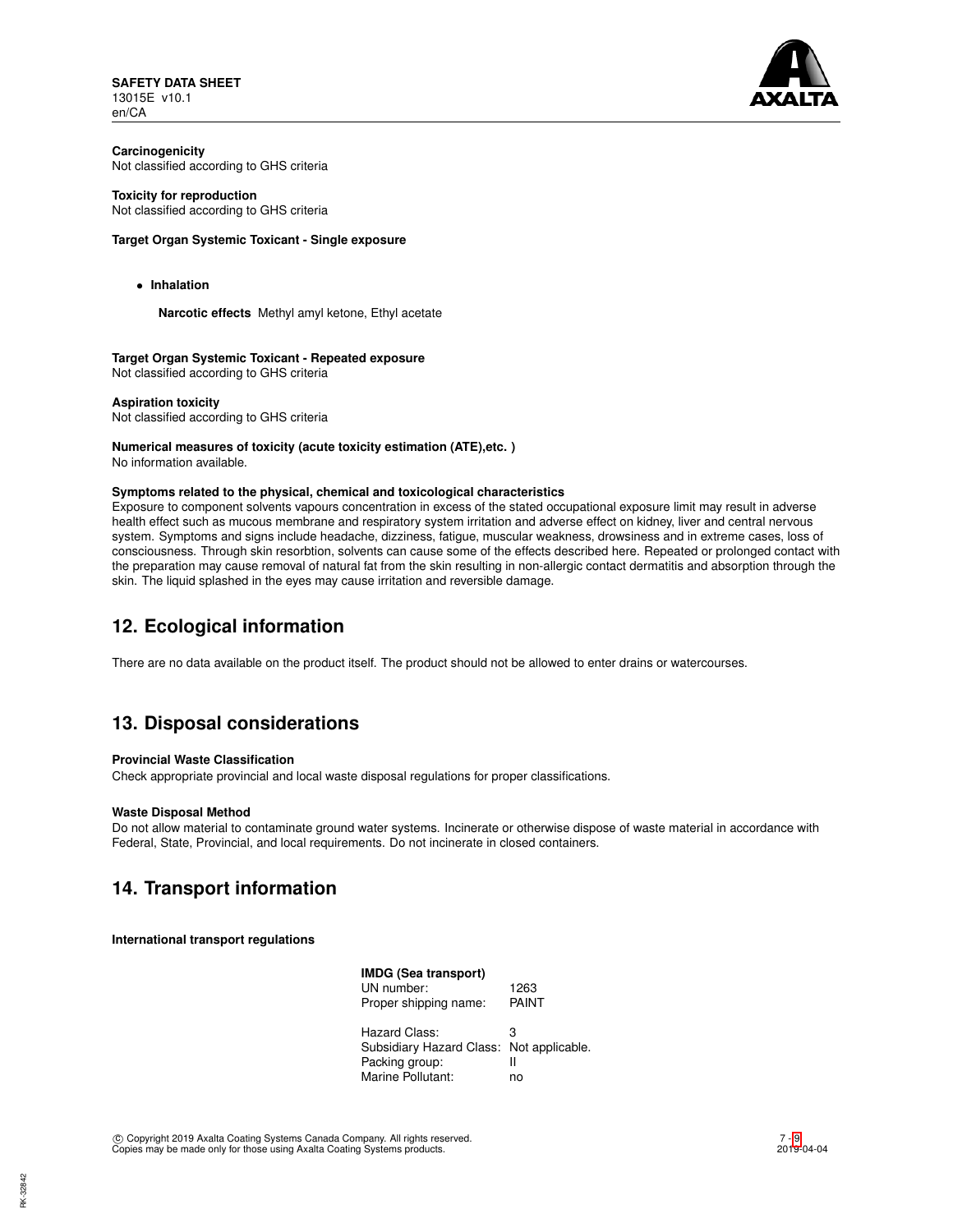

## **ICAO/IATA (Air transport)**

| UN number:                                        | 1263            |
|---------------------------------------------------|-----------------|
| Proper shipping name:                             | PAINT           |
| Hazard Class:                                     | З               |
| Subsidiary Hazard Class:                          | Not applicable. |
| Packing group:                                    | Ш               |
| <b>TDG</b><br>UN number:<br>Proper shipping name: | 1263<br>PAINT   |
| Hazard Class:                                     | з               |
| Subsidiary Hazard Class:                          | Not applicable. |
| Packing group:                                    | Ш               |

## **Matters needing attention for transportation**

Confirm that there is no breakage, corrosion, or leakage from the container before shipping. Be sure to prevent damage to cargo by loading so as to avoid falling, dropping, or collapse. Ship in appropriate containers with denotation of the content in accordance with the relevant statutes and rules.

# **15. Regulatory information**

## **TSCA Status**

In compliance with TSCA Inventory requirements for commercial purposes.

### **DSL Status**

All components of the mixture are listed on the DSL.

## **Photochemical Reactivity**

Non-photochemically reactive

## **Regulatory information**

|                  | CAS # Ingredient            |         | 302 TPQ RQ 311/312 | - 313 | RQ(lbs) HAP |   |
|------------------|-----------------------------|---------|--------------------|-------|-------------|---|
|                  | 110-43-0 Methyl amyl ketone |         | N NR NR A.C.F      | N     | NR N        |   |
|                  | 141-78-6 Ethyl acetate      | N NR NR | C.F.               | N     | NR N        |   |
| 142-82-5 Heptane |                             |         | N NR NR A.C.F      | N     | NR 11       | N |

**Key:**

| <b>EPCRA</b>                         | Emergency Planning and Community Right-to-know Act (aka Title III, SARA)                                                                                                                                                                       |                                            |  |
|--------------------------------------|------------------------------------------------------------------------------------------------------------------------------------------------------------------------------------------------------------------------------------------------|--------------------------------------------|--|
| 302                                  | Extremely hazardous substances                                                                                                                                                                                                                 |                                            |  |
| 311/312 Categories $F =$ Fire Hazard | R = Reactivity Hazard<br>$P =$ Pressure Related Hazard                                                                                                                                                                                         | $A = Acute$ Hazard<br>$C =$ Chronic Hazard |  |
| 313 Information                      | Section 313 Supplier Notification - The chemicals listed above with<br>a 'Y' in the 313 column are subject to reporting requirements of<br>Section 313 of the Emergency Planning and Community<br>Right-to-Know act of 1986 and of 40 CFR 372. |                                            |  |
| CERCLA<br><b>HAP</b><br><b>TPQ</b>   | Comprehensive Emergency Response, Compensation and Liability Act of 1980.<br>Listed as a Clean Air Act Hazardous Air Pollutant.<br>Threshold Planning Quantity.                                                                                |                                            |  |